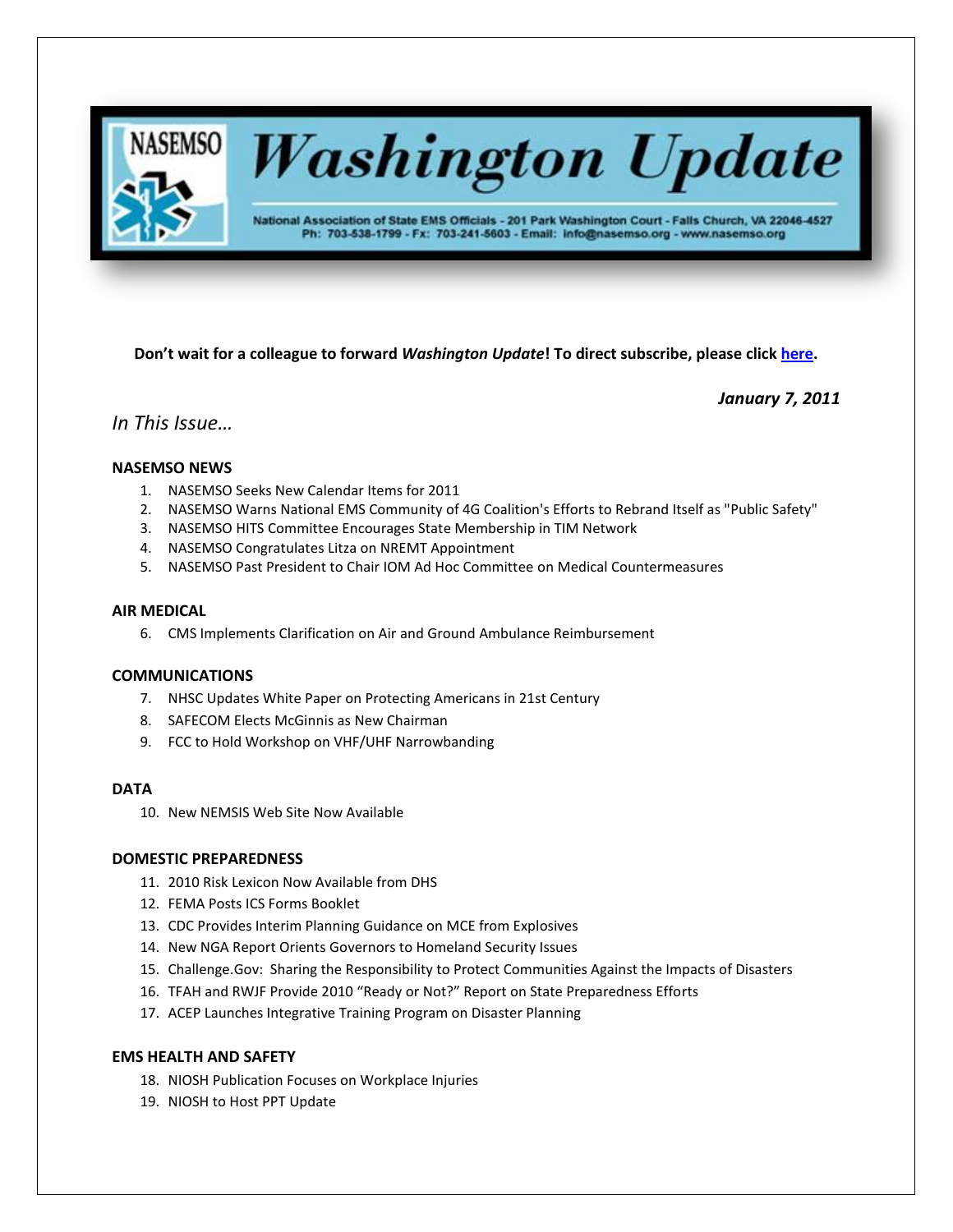- 20. NIOSH Seeks Comment on CBRN Combination Respirator Unit
- 21. IOM Outlines Strategy for Improving Worker Safety in New Report
- 22. NIOSH Works to Reduce Ambulance Crashes
- 23. NJCPHP Provides Guidebook on Respiratory Protection

### **GOVERNMENT AFFAIRS**

- 24. NIOSH Seeks Comment on ERE Provisions for Infectious Disease Exposures
- 25. Field EMS Bill Introduced in Congress

#### **HIGHWAY SAFETY**

26. CDC Highlights "Drowsy Driving" as Public Health Issue

## **PEDIATRIC EMERGENCY CARE**

27. AHRQ Seeks Comment on Pediatric Quality Measures

### **TRAUMA**

28. NTSB Publishes "Most Wanted" List

### **FEDERAL PARTNERS**

- 29. GAO Provides Letter Report on FDA Handling of Heparin Contamination
- 30. MCHB to Offer Research Webinar
- 31. FDA Announces Sodium Bicarbonate Injection and Albuterol Sulfate Recalls
- 32. OIG Posts Advisory Opinion on Medical Transports from SNFs
- 33. Darvon/Darvocet Pulled from US Market

### **INDUSTRY NEWS**

- 34. MN Seeks State EMS Director
- 35. DomesticPreparedness.com Survey on Medical Countermeasures for Large-Scale Biological Attacks

### **INTERESTING ABSTRACTS OR WEBCASTS**

- 36. Out-of-hospital Hypertonic Resuscitation Following Severe Traumatic Brain Injury
- 37. Mechanical Ventilators in US Acute Care Hospitals
- 38. Alignment of Cricoid Cartilage and Esophagus and its Potential Influence on the Effectiveness of Sellick Maneuver in Children
- 39. Clinical Practice Guidelines by IDSA for the Treatment of MRSA

## **UPCOMING EVENTS**

## **\*\*\*STATEWIDE EMS CONFERENCES\*\*\***

## **\*\*\*National Conferences and Special Meetings\*\*\***

### **1. NASEMSO Seeks New Calendar Items for 2011**

NASEMSO provides an annual call for States and EMS partners who wish to have conferences and events posted on the NASEMSO web site and Washington Update. Information can be forwarded to NASEMSO Washington Update Editor[, Kathy Robinson](mailto:Robinson@nasemso.org) and/or Webmaster [Karen Thompson.](mailto:thompson@nasemso.org) Notices should include the title, date, location, and a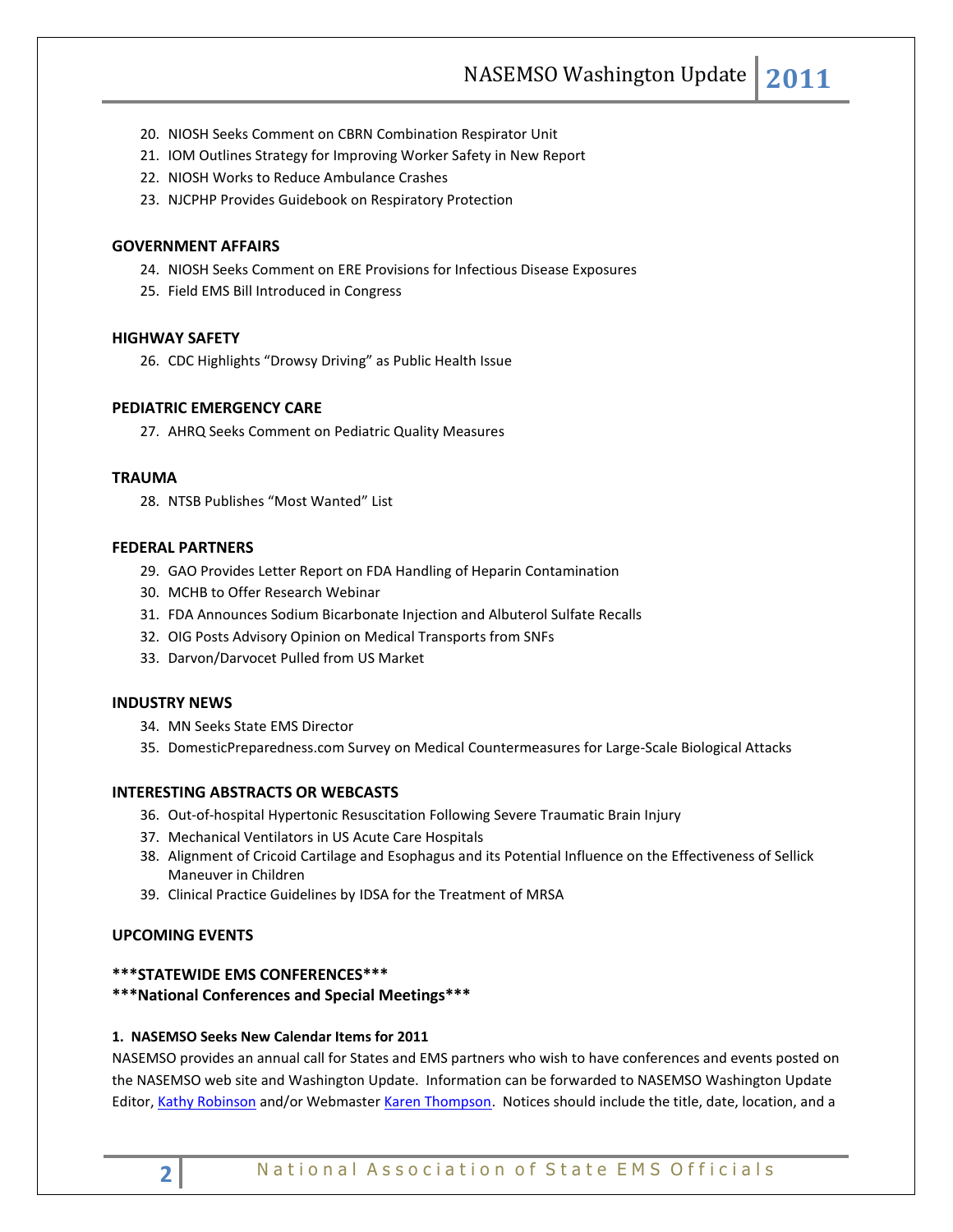web site or point of contact for additional information. There is no fee for this service and no deadline for the submission of information.

In related news, NASEMSO does accept limited information related to job postings of interest to our members for posting in the Washington Update. Generally, positions that are federal, state, or national in nature are requested. Submission should include title, employer, a brief description (one or two sentences), and appropriate contact info.

#### **2. NASEMSO Warns National EMS Community of 4G Coalition's Efforts to Rebrand Itself as "Public Safety"**

The National Association of State Emergency Medical Services Officials (NASEMSO), following a recent news conference by the 4G Coalition in Washington, warned EMS agencies and associations nationwide of this attempt by a group of wireless service companies to wrest away from public safety the 700 MHz "D Block" of wireless broadband spectrum. This same spectrum is sought by public safety to create a nationwide public safety broadband network. Renaming itself "Connect Public Safety Now", the 4G Coalition would have that spectrum sold to the highest bidders for commercial wireless use. The 4G Coalition is made up of Sprint-Nextel, T-Mobile, MetroPCS, and other wireless service providers who seek an opportunity to buy more 700 MHz broadband spectrum with which to compete for clients. Se[e NASEMSO press release.](http://www.nasemso.org/Advocacy/PressRoom/documents/NASEMSONewsRelease121310.pdf)

### **3. NASEMSO HITS Committee Encourages State Membership in TIM Network**

The NASEMSO Highway Incident and Transportation Systems (HITS) Committee would like to encourage NASEMSO members and all EMS practitioners nationwide concerned with responder safety on roadways to join the Traffic Incident Management (TIM) Network, a component of the National TIM Coalition, of which NASEMSO is a member. The TIM Network gives traffic incident management practitioners (EMS, fire, law enforcement, and highway operations personnel) a way to raise local issues to a national forum and allows NTIMC leadership to directly access practitioners to build consensus, test theories and vet new materials. Members will receive the Responder, an online monthly newsletter providing concise information that can be applied immediately.

To join the TIM Network, click<http://www.gfnet.com/Survey/TakeSurvey.asp?SurveyID=52L3p5LH2p32I> To view the TIM Network homepage, click <http://sites.google.com/site/timnetworksite/home-page>

### **4. NASEMSO Congratulates Litza on NREMT Appointment**

NASEMSO congratulates Brian Litza, the Section Chief for the State of Wisconsin EMS Section, Bureau of Local Public Health Practice on his recent appointment to the Board of Directors for the National Registry of EMTs. Brian has performed in various capacities in both private and public sector EMS since 1983. He has served as a volunteer firefighter, EMS educator, program coordinator, supervisor, and critical care paramedic during his 26-year career in emergency services. Brian holds more than a dozen professional certifications. In addition to serving on the NREMT Board, Brian is EMS Committee Chair of the American Stroke Association/Wisconsin; EMS Committee Chair for Mission Lifeline; and on the NREMT Distributive Education Review Work Group. Brian writes a monthly column titled "Straight from the State" for EMS Professionals magazine.

### **5. NASEMSO Past President to Chair IOM Ad Hoc Committee on Medical Countermeasures**

Dr. Robert Bass, Maryland State EMS Director and NASEMSO Past President will chair an Institute of Medicine (IOM) ad hoc committee of subject matter experts to inform the use of prepositioned medical countermeasures (MCM) for the public. The project is sponsored by the U.S. Department of Health and Human Services. The ad hoc committee will produce a report that will consider the role of prepositioned medical countermeasures for the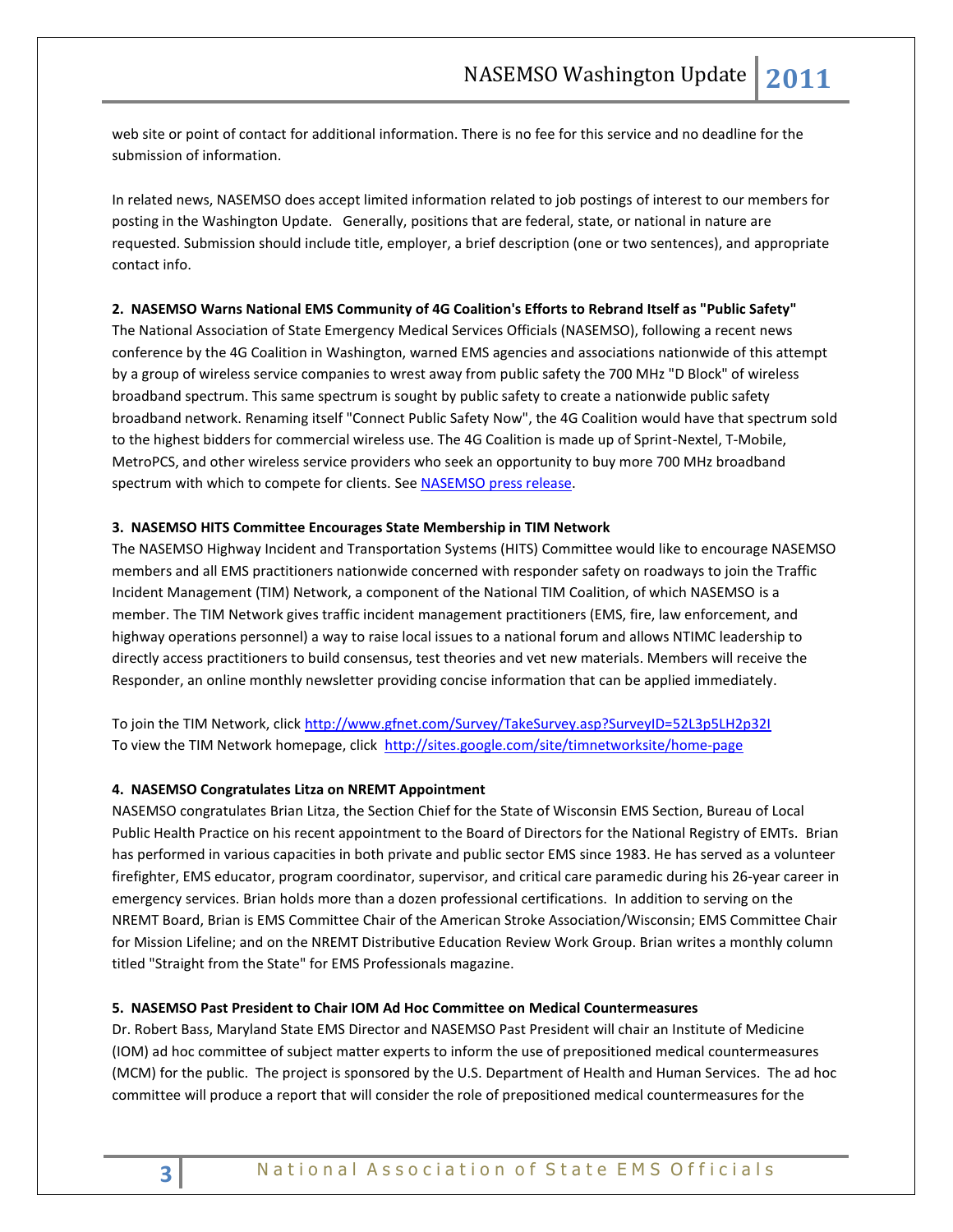public, identify and describe key factors and variables that should be included in a strategy for prepositioning MCM for the public, discuss preliminary considerations for the development of an incremental and phased MCM prepositioning strategy, and based on available evidence, describe economic advantages and disadvantages of various MCM prepositioning strategies for the public. The committee will develop scenarios, as needed, to illustrate the interaction of the strategic considerations, key factors, and variables in different situations and environments. The committee will base its recommendations on currently available published literature and other available guidance documents and evidence, expert testimony, as well as its expert judgment. For more [information…](http://iom.edu/Activities/PublicHealth/PrepositionedCountermeasures.aspx)

### **6. CMS Implements Clarification on Air and Ground Ambulance Reimbursement**

The Centers for Medicare and Medicaid Services (CMS) recently issued instructions to Fiscal Intermediaries, carriers, and Part A/B Medicare Administrative Contractors describing special payment limitations for air ambulance services which became effective January 1, 2011 and is now implemented. Section 10.4.6, Special Payment Limitations, of the Medicare Benefit Policy Manual states that: "If a determination is made to order transport by air ambulance, but ground ambulance service would have sufficed, payment for the air ambulance service is based on the amount payable for ground transport. If the air transport was medically appropriate (that is, ground transportation was contraindicated, and the beneficiary required air transport to a hospital), but the beneficiary could have been treated at a nearer hospital than the one to which they were transported, the air transport payment is limited to the rate for the distance from the point of pickup to that nearer hospital." The official instruction, CR 7161, regarding this change may be viewed on the CMS website at [http://www.cms.gov/Transmittals/downloads/R133BP.pdf.](http://www.cms.gov/Transmittals/downloads/R133BP.pdf)

In related news, CMS issued Change Request (CR) 7058 which updates the Medicare Benefit Policy Manual (Chapter 10, Section 30.1.1) to incorporate the application of Basic Life Support (BLS) – Emergency; Advanced Life Support Level 1 (ALS1) and Emergency and Advanced Life Support Level 2 (ALS2) information. No new policy is presented but the CR7058 updates the relevant manual section to reflect current policy. The official instruction associated with this CR7058 regarding this change may be viewed at [http://www.cms.gov/Transmittals/downloads/R130BP.pdf.](http://www.cms.gov/Transmittals/downloads/R130BP.pdf) 

And finally, Change Request (CR) 7065 outlines the requirement included in the CY 2011 Medicare Physician Fee Schedule (MPFS) final rule, establishing a new procedure for reporting fractional mileage amounts on (ground) ambulance claims to improve reporting and payment accuracy. The final rule requires that, effective January 1, 2011, all Medicare ambulance providers and suppliers bill mileage that is accurate to a tenth of a mile. The official instruction, CR 7065, regarding this change may be viewed at [http://www.cms.gov/Transmittals/downloads/R2103CP.pdf.](http://www.cms.gov/Transmittals/downloads/R2103CP.pdf) 

### **7. NHSC Updates White Paper on Protecting Americans in 21st Century**

The National Homeland Security Consortium (NHSC), of which NASEMSO is a member, has updated its white paper, "Protecting Americans in the 21st Century," a document that offers specific recommendations to enhance national homeland security efforts. The NHSC has identified six priority issues for near term policy and strategic action by the nation's leaders:

- Wisely sustain homeland security investments and efforts while creating incentives for innovative and creative solutions;
- Allocate the 700 MHz D block radio spectrum to public safety in order to enhance communications through new technology;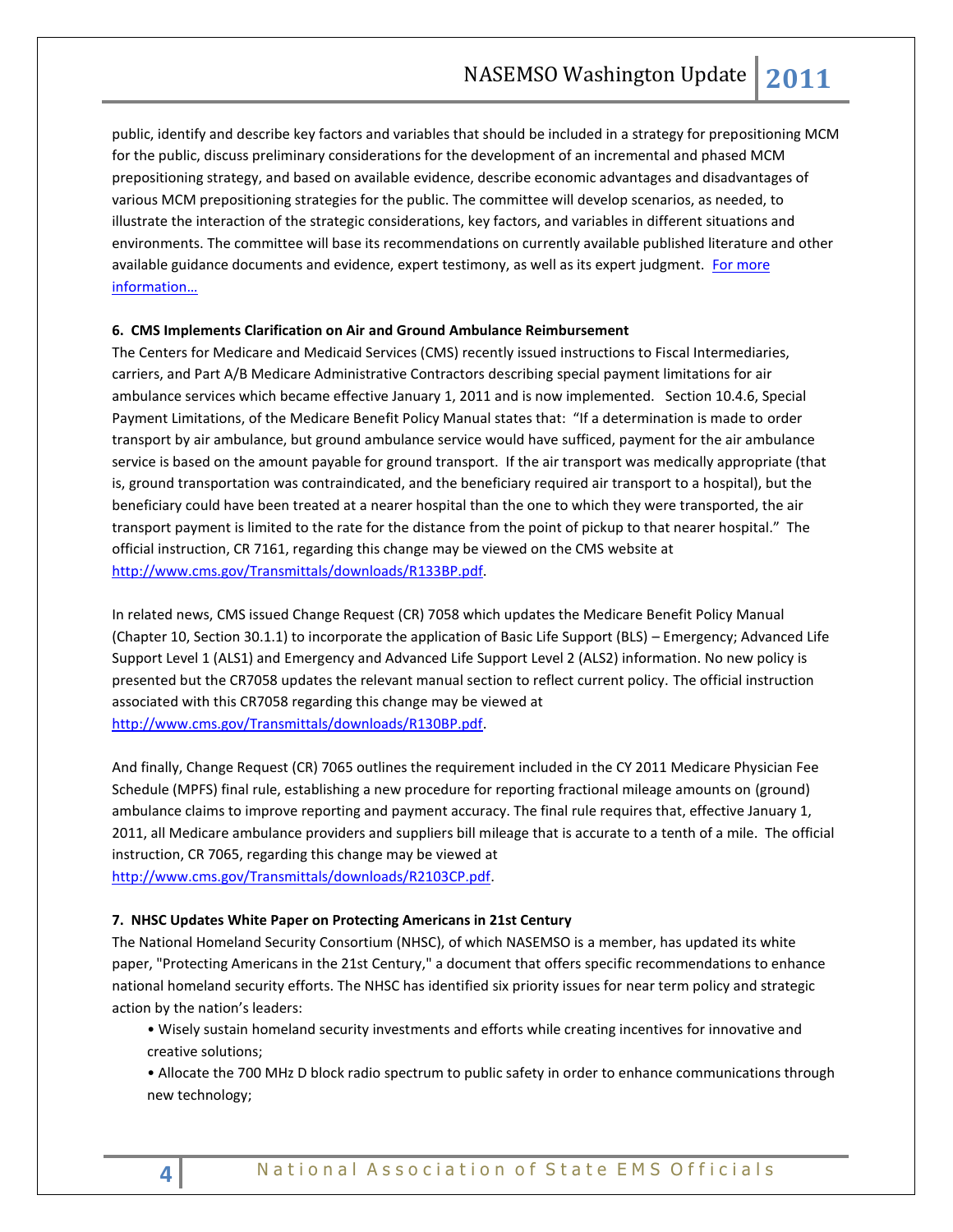- Address immigration reform by moving from debate and conversation to action;
- Develop a methodology to measure homeland security performance in ways that recognize the constantly evolving threat;
- Make cyber security a priority policy issue for government and the private sector; and
- Develop a more comprehensive and coordinated approach in the rebuilding of communities struck by major disasters.

Links to the white paper and fact sheet are available on the NASEMSO web site at www.nasemso.org.

## **8. SAFECOM Elects McGinnis as New Chairman**

The SAFECOM Program has elected Kevin McGinnis, of Hallowell, Maine, to serve as its Chairman. McGinnis will lead SAFECOM's Executive Committee and Emergency Response Council to advise the U.S. Department of Homeland Security on emergency communications issues. The former EMS Director for the State of Maine, ambulance service chief, and a paramedic for the past 36 years, McGinnis has represented NASEMSO on SAFECOM for the past seven years and has served as vice-chair of SAFECOM for the past four years. Through collaboration with emergency responders and policymakers across all levels of government, the SAFECOM Program works to improve multijurisdictional and intergovernmental communications interoperability. The SAFECOM Executive Committee and Emergency Response Council are comprised of national public safety association members, State and local emergency responders, and representatives within Federal agencies. The SAFECOM Program is administered by the U.S. Department of Homeland Security's Office of Emergency Communications. SAFECOM operates as a practitioner-driven program helping the nation's emergency responders to develop the plans and resources they will use to serve their jurisdictions. [For more information....](http://www.safecomprogram.gov/SAFECOM/)

#### **9. FCC to Hold Workshop on VHF/UHF Narrowbanding**

The Federal Communications Commission's Public Safety and Homeland Security Bureau (Bureau) has announced it will hold a workshop on VHF/UHF narrowbanding to assist licensees in completing the transition to narrowband radio communications by January 1, 2013. The event will be held on Wednesday, January 26, 2011, from 1:00 p.m.-4:30 p.m. in the Commission Meeting Room (TW-C305). Audio/video coverage of the meeting will be broadcast live with open captioning over the Internet from the FCC's web page at [www.fcc.gov/live.](http://www.fcc.gov/live) For more [information…](http://www.fcc.gov/pshs/public-safety-spectrum/narrowbanding.html)

#### **10. New NEMSIS Web Site Now Available**

The NEMSIS TAC is pleased to announce the launch the new NEMSIS website! Much of the traditional look and functionality remain the same. A number of modifications were made to accommodate new tools and other information related to NEMSIS Version 3. The primary website address remains the same [\(www.nemsis.org\)](http://www.nemsis.org/). New tabs on the opening page take you to items specific to version 2 or 3 information. Additional version 3 material will be posted, as it becomes available. If you are a Web Master and/or have "book marked" any internal pages from the NEMSIS website, we suggest to check to ensure these links remain accurate!

## **11. 2010 Risk Lexicon Now Available from DHS**

The Department of Homeland Security (DHS) recently released the 2010 edition of Risk Lexicon, which establishes and makes available a comprehensive list of terms and meanings relevant to the practice of homeland security risk management and analysis. The report:

- Promulgates a common language to ease and improve communications for the DHS and its partners.
- Facilitates the clear exchange of structured and unstructured data, essential to interoperability amongst risk practitioners.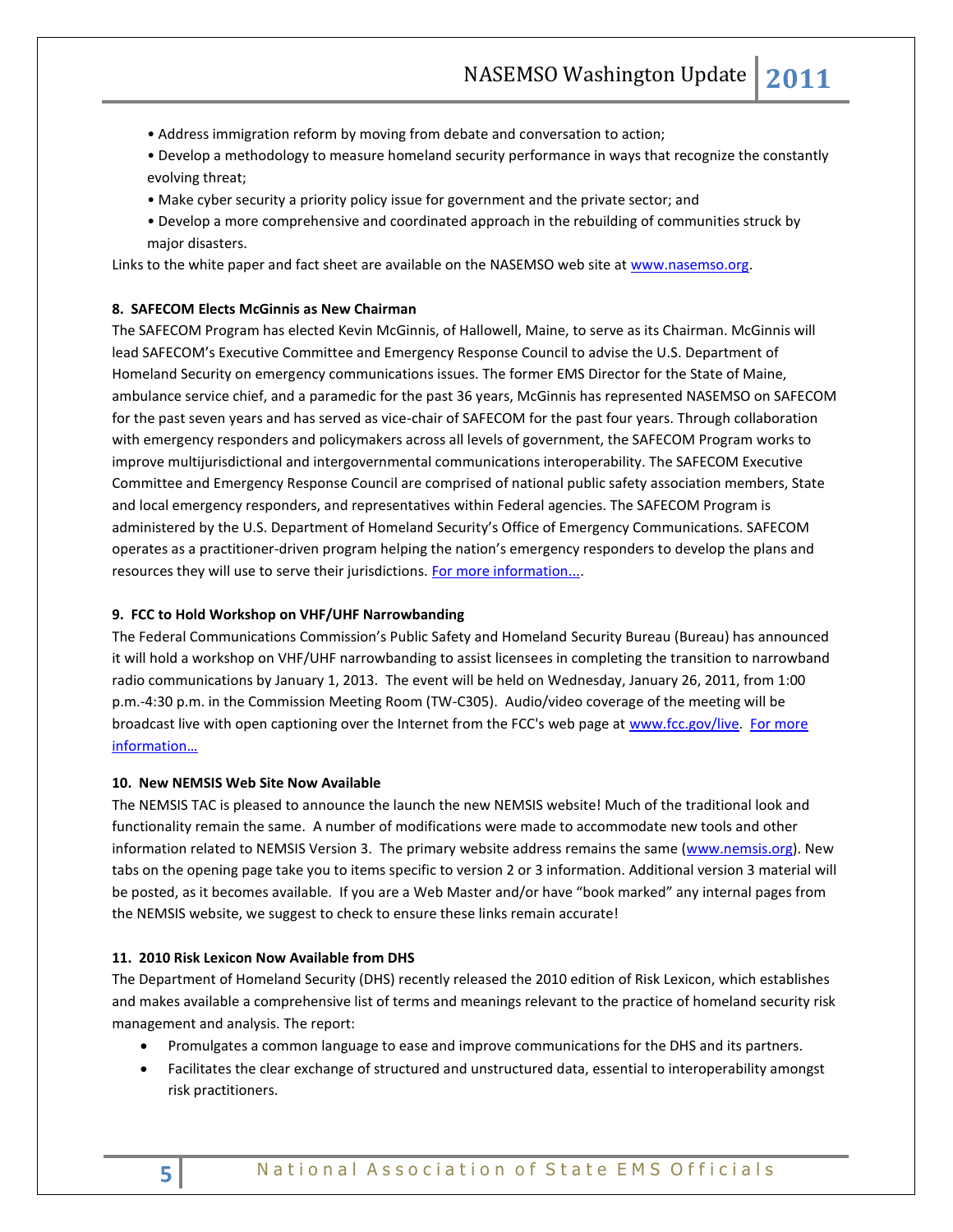Garners credibility and grows relationships by providing consistency and clear understanding with regard to the usage of terms by the risk community across the Department.

This is the second edition of the Department of Homeland Security (DHS) Risk Lexicon and represents an update of the version published in September 2008. More than seventy terms and definitions were included in the first edition of the DHS Risk Lexicon. The 2010 edition includes fifty new terms and definitions in addition to revised definitions for twenty-three of the original terms. Download the report...

### **12. FEMA Posts ICS Forms Booklet**

The National Incident Management System (NIMS) Incident Command System (ICS) Forms Booklet (FEMA 502-2) is designed to assist emergency response personnel in the use of ICS and corresponding documentation during incident operations. This booklet is a companion document to the NIMS ICS Field Operating Guide (FOG), FEMA 502-1, which provides general guidance to emergency responders on implementing ICS. This booklet is also meant to complement existing incident management programs and does not replace relevant emergency operations plans, laws, and ordinances. These forms are designed for use within the Incident Command System, and are not targeted for use in Area Command or in MultiAgency Coordination Systems. This updated version of the ICS Forms Booklet incorporates best practices, lessons learned, and input from emergency response stakeholders. The ICS Forms Booklet (FEMA 5022) is available at http://www.fema.gov/emergency/nims/JobAids.shtm.

### **13. CDC Provides Interim Planning Guidance on MCE from Explosives**

The Centers for Disease Control and Prevention (CDC) announce the availability of Interim planning guidance for preparedness and response to a mass casualty event resulting from terrorist use of explosives. The purpose of this interim planning guidance is to provide valuable information and insight to help public policy and health system leaders at all levels prepare for and respond to a mass casualty event (MCE) caused by terrorist use of explosives (TUE). Medical preparations for an MCE have traditionally focused on the scene and prehospital sectors. Comprehensive mass casualty care, from a health systems perspective, has received far less attention and has evolved separately from the rest of the emergency response community. The new document focuses on two areas:

1. leadership in preparing for and responding to a TUE event, and

2. effective care of patients in the prehospital and hospital environments during a TUE event.

## [For more information…](http://www.bt.cdc.gov/masscasualties/terrorist_explosives.asp)

### **14. New NGA Report Orients Governors to Homeland Security Issues**

To guide the large incoming class of newly elected governors, as well as incumbent governors, in the critical task of providing homeland security in their states, the National Governors Association Center for Best Practices (NGA Center) recently released a new report, [A Governor's Guide to Homeland Security](http://www.nga.org/Files/pdf/1011GOVGUIDEHS.PDF). This comprehensive resource contains information on the four main components of homeland security as identified by the U.S. Department of Homeland Security: prepare, prevent, respond and recover. In particular, the report provides guidance in five critical areas:

- Coordinating the state's homeland security and emergency management agencies;
- Defining the role and authority of the governor's homeland security advisor;
- Coordinating emergency response plans with the current threat environment;
- Organizing the state fusion center and its intelligence products; and
- Developing a successful approach to the future of public safety communications.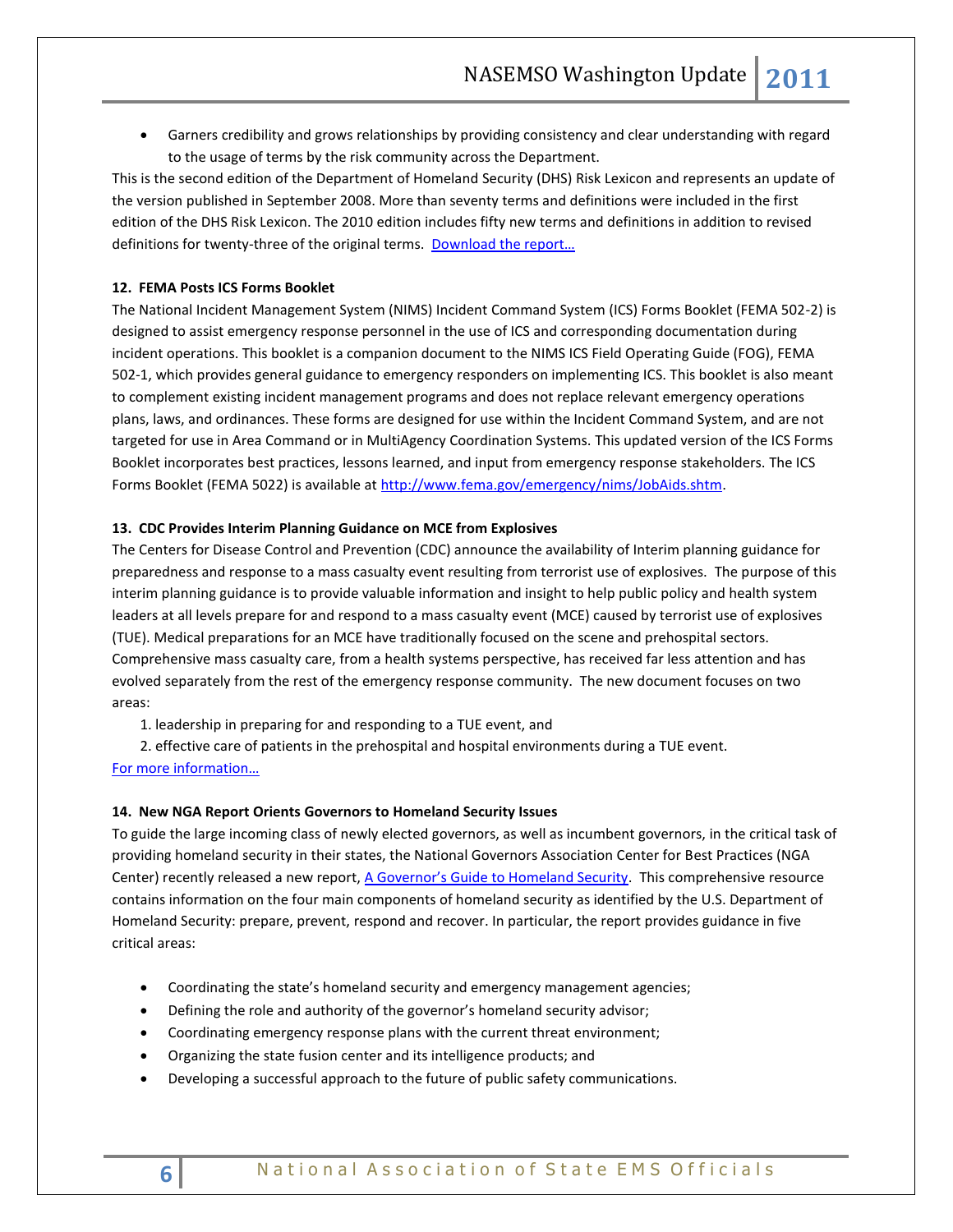For more information about this report, the GHSAC and other NGA Center Homeland Security & Public Safety Division efforts, visi[t www.nga.org/center/h](http://www.nga.org/center/)sps.

#### **15. Challenge.Gov: Sharing the Responsibility to Protect Communities Against the Impacts of Disasters**

The Federal Emergency Management Agency (FEMA) is hosting an online challenge to come up with ideas on how we can all help prepare our communities before disaster strikes and how the government can support communitybased activities to help everyone be more prepared. This could be a new project or means of engaging the public to prepare for disasters on the individual or family level; a public service announcement about business preparedness to play on local radio or TV stations; or a new device, technology, application or piece of equipment to mitigate the effects of disaster. Submissions will be judged based on originality, level of community engagement, and ease of implementation. The best, most unique idea will be selected as the winner and will be highlighted on FEMA's website. Deadline for submission is January 31, 2011. For more information...

#### **16. TFAH and RWJF Provide 2010 "Ready or Not?" Report on State Preparedness Efforts**

The annual Ready or Not? report, released by the Trust for America's Health (TFAH) and the Robert Wood Johnson Foundation, notes that the almost decade of gains is in real jeopardy due to severe budget cuts by federal, state, and local governments. In the eighth annual *Ready or Not? Protecting the Public from Diseases, Disasters, and Bioterrorism* report, 14 states scored nine or higher on 10 key indicators of public health preparedness. Three states (Arkansas, North Dakota, and Washington State) scored 10 out of 10. Another 25 states and Washington, D.C. scored in the 7 to 8 range. No state scored lower than a five. [For more information…](http://www.rwjf.org/pr/product.jsp?id=71566)

#### **17. ACEP Launches Integrative Training Program on Disaster Planning**

Under a cooperative agreement with FEMA, the American College of Emergency Physicians (ACEP) has launched a free first-of-its-kind integrative training that covers the development and maintenance of pre-incident plans ensuring the efficient distribution of patients, the sharing of information and resources, and the coordination between state and local agencies with hospitals and others responding to the medical needs of disaster victims. Additional topics include patient and resource tracking, credentialing systems, deployable federal resources, principles of community emergency planning, and more. This course is directed toward those working in emergency management agencies and healthcare organizations, especially in small communities and rural areas, which have primary job responsibilities other than disaster preparedness. It is also useful for those in public health, EMS, fire services, and other organizations involved in disaster preparedness. The four-hour online training is part of a training portal that has several components to it. Each state has its own virtual community to foster collaboration. Each virtual community includes a members section, the training modules, a Q&A section and a Forum section. For more information...

#### **18. NIOSH Publication Focuses on Workplace Injuries**

EMS managers may find that a new publication from the National Institute for Occupational Safety and Health (NIOSH) geared for hospitals is very relevant to EMS work environments. According to the U.S. Bureau of Labor Statistics [2009], the incidence rate of lost-workday injuries from slips, trips, and falls (STFs) on the same level in hospitals was 38.2 per 10,000 employees, which was 90% greater than the average rate for all other private industries combined (20.1 per 10,000 employees). STFs as a whole are the second most common cause of lostworkday injuries in hospitals. This guide provides excellent tips and checklists for assessing and preventing workplace injuries. See *[Slip, Trip, and Fall Prevention for Healthcare Workers](http://www.cdc.gov/niosh/docs/2011-123/pdfs/2011-123.pdf)*.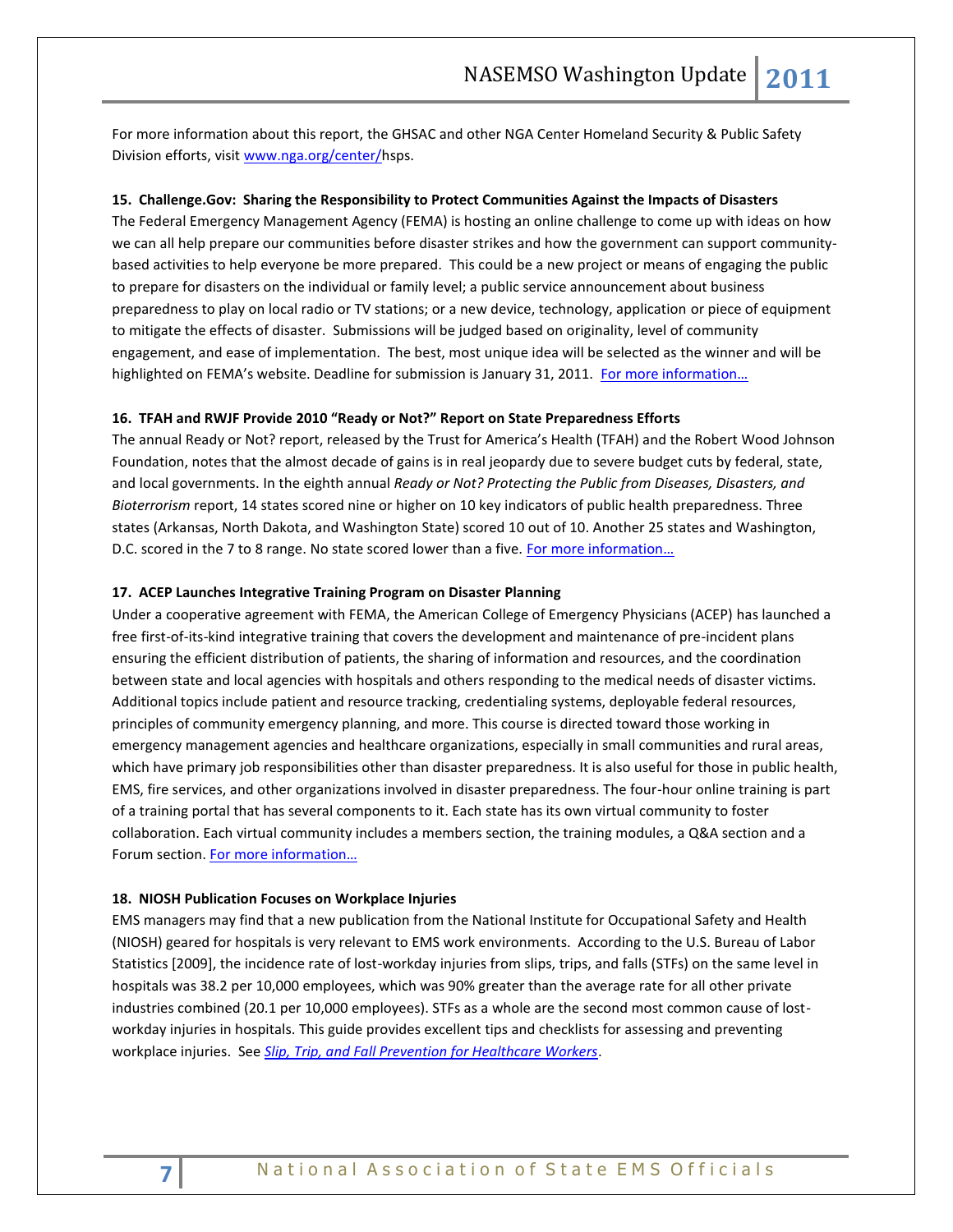### **19. NIOSH to Host PPT Update**

The National Institute for Occupational Safety and Health (NIOSH), Personal Protective Technology (PPT) Program and National Personal Protective Technology Laboratory (NPPTL) will conduct a stakeholders meeting to provide updates on NIOSH-funded research, certification and standards, educate participants on resources to reinforce the proper use of NIOSH-certified respirators, and explore personal protective technology use in industry sectors. In addition, conformity assessment (certification and standards) needs and gaps relative to the personal protective technology will be discussed at this meeting. The public meeting will be held 8 a.m. to 5 p.m., March 29, 2011 at Hyatt Regency Pittsburgh International Airport, 1111 Airport Boulevard, Pittsburgh, PA 15231. Registration and additional Information is available on the NIOSH NPPTL Web site[, http://www.cdc.gov/niosh/npptl.](http://frwebgate.access.gpo.gov/cgi-bin/leaving.cgi?from=leavingFR.html&log=linklog&to=http://www.cdc.gov/niosh/npptl)

### **20. NIOSH Seeks Comment on CBRN Combination Respirator Unit**

The National Institute for Occupational Safety and Health (NIOSH) is developing appropriate standards and test procedures for the various types of respiratory protective devices used to provide protection to workers in chemical, biological, radiological, and nuclear environments. NIOSH invites public comments through February 12, 2011, on a proposal to develop a performance standard for one such device, a combination respirator unit that employs the technologies of two or more different types of respiratory protective devices. For more [information…](http://www.cdc.gov/niosh/docket/review/docket082A/)

### **21. IOM Outlines Strategy for Improving Worker Safety in New Report**

A report released November 11, by the Institute of Medicine (IOM), recommends that the NIOSH National Personal Protective Technology Laboratory continue and expand its leadership role in the development and implementation of conformity assessment (certification) processes related to nonrespirator personal protective technologies (PPT). The new report is a result of a 2009 request by NIOSH for IOM to assess the certification mechanisms needed to ensure the effectiveness of nonrespirator PPT. The request was generated from a 2008 National Academies PPT program evaluation that included the recommendation for NPPTL to "oversee all PPT certification in order to ensure a minimum uniform standard of protection and wearability." [For more information](http://www.nap.edu/catalog.php?record_id=12962)...

#### **22. NIOSH Works to Reduce Ambulance Crashes**

The National Institute for Occupational Safety and Health (NIOSH) and partners are working to reduce ambulance crash-related injuries and deaths among EMS workers. The Ambulance Crash Survivability Improvement Project addresses the layout and structural integrity of ambulance compartments, design of hardware, and occupant restraints. The findings will be used to help inform new standards for ambulance safety devices, structural integrity, and other safety-related factors. [For more information…](http://www.cdc.gov/niosh/docs/2010-164/pdfs/AmbulanceCrash.pdf)

#### **23. NJCPHP Provides Guidebook on Respiratory Protection**

"Essential Elements of Respiratory Protection" is a short guidebook listing 19 essential elements of respiratory protection for workers potentially exposed to deleterious agents, such as hazardous wastes or agents of mass destruction. Learning objectives include: Articulate the essential elements of an effective respiratory program; identify and comprehend the basic personal respirators functional categories; apply the essential elements to develop, implement or evaluate a respiratory protection program; and recognize critical administrative, medical, environmental, technical and regulatory requirements. The guidebook presents the information in a graphical format which makes presentation and absorption of material quicker and easier. "Essential Elements of Respiratory Protection" is provided by The New Jersey Center for Public Health Preparedness, UMDNJ School of Public Health and is now available for [download.](http://www.njcphp.org/legacy/drup/index.php?q=node/34)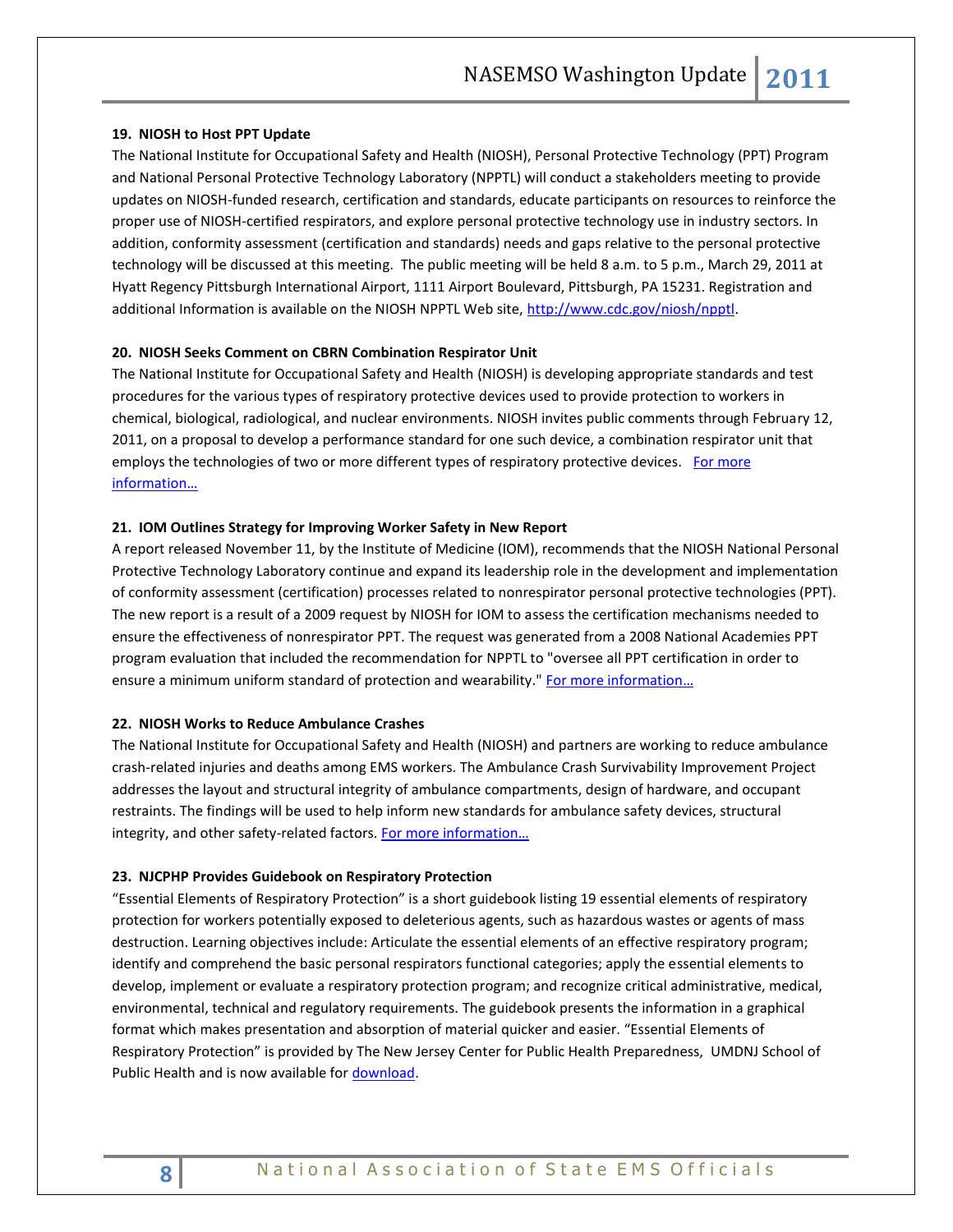#### **24. NIOSH Seeks Comment on ERE Provisions for Infectious Disease Exposures**

A notice invites public comments to the National Institute for Occupational Safety and Health (NIOSH) on a proposed list of infectious diseases that may pose life-threatening health risks to emergency response employees through bloodborne or airborne transmission. The notice also asks for comment on proposed guidelines describing the circumstances in which emergency response employees may be exposed to such diseases, and proposed guidelines describing the manner in which medical facilities should determine whether emergency response employees have been exposed in the line of duty. The notice was issued pursuant to the Ryan White HIV/AIDS Treatment Extension Act of 2009. The notice appears in the Federal Register at

http://edocket.access.gpo.gov/2010/2010-31149.htm @(Federal Register, December 13, 2010, Vol. 75, No. 238, pp. 77642-77644). NASEMSO members who wish to provide input via the Association's response to the docket should contact NASEMSO Program Advisor, [Mary Hedges](mailto:hedges@nasemso.org) as soon as possible.

#### **25. Field EMS Bill Introduced in Congress**

On Dec. 16, 2010, Reps. Tim Walz (D-MN) and Sue Myrick (R-NC) introduced the Field EMS Quality, Innovation, and Cost-Effectiveness Improvement Act of 2010 (H.R. 6528). This bill addresses many of the challenges plaguing field EMS to better fulfill public expectations that all who need emergency medical care in the field can depend upon the highest quality of care and transport to the most appropriate setting. To learn more about this important legislation, Advocates for EMS (NASEMSO is [a](http://www.nasemso.org/documents/H.R._6528_Field_EMS_Bill_Section_by_Section.pdf) member of this coalition) has supplied the following documents: a [section-by-section summary,](http://www.nasemso.org/documents/H.R._6528_Field_EMS_Bill_Section_by_Section.pdf) [a white paper,](http://www.nasemso.org/documents/H.R._6528_Field_EMS_Bill_White_Paper.pdf) and [the bill's text.](http://www.nasemso.org/documents/HR_6528_Field_EMS_Bill_text.pdf)

#### **26. CDC Highlights "Drowsy Driving" as Public Health Issue**

Driving while drowsy contributes annually to an estimated 100,000 motor vehicle crashes and approximately 1,500 deaths nationwide. The 2009 Sleep in America Poll reported that approximately 30% of respondents had driven drowsy at least once per month during the past year, and approximately 1% had a crash or near-crash because of driving while drowsy during that time. Inadequate sleep impairs safe driving by reducing alertness and slowing reaction time. Groups at higher risk for sleep-related crashes include 1) bus, truck, and other commercial drivers; 2) shift workers; 3) persons with more than one job or irregular work hours; 4) persons with untreated sleep disorders (e.g., sleep apnea or narcolepsy); and 5) drivers aged ≤25 years. Teens are more likely than older drivers to be sleep-deprived. Adults and teens need 7--9 hours and 8.5--9.25 hours of sleep per day, respectively. Additional information is available from the [National Sleep Foundation](http://drowsydriving.org/) and CDC [\(http://www.cdc.gov/sleep\)](http://www.cdc.gov/sleep).

#### **27. AHRQ Seeks Comment on Pediatric Quality Measures**

On February 4, 2009, the Congress enacted the Children's Health Insurance Program Reauthorization Act (CHIPRA) of 2009 (Pub. L. 111-3)., Section 401(a) of the legislation amended title XI of the Social Security ct (the Act) to establish section 1139A (42 U.S.C. 1320b-9a). Subsection 1139A(b)(E) requires the Secretary to consult with a wide spectrum of national stakeholders to identify gaps in existing pediatric quality measures and establish priorities for development and advancement of such measures. The Secretary delegated CHIPRA implementation to the Centers for Medicare & Medicaid Services (CMS). A ``Memorandum of Understanding ``was entered into with the Agency for Healthcare Research and Quality (AHRQ), by which AHRQ would conduct several activities in Title IV. These included the identification of an initial, recommended core set of children's healthcare quality measures for voluntary use by Medicaid and CHIP programs and establishment of the Pediatric Quality Measures Program (PQMP), both in collaboration with CMS. The deadline for comments is January 24, 2011. [For more information…](http://edocket.access.gpo.gov/2010/2010-30262.htm)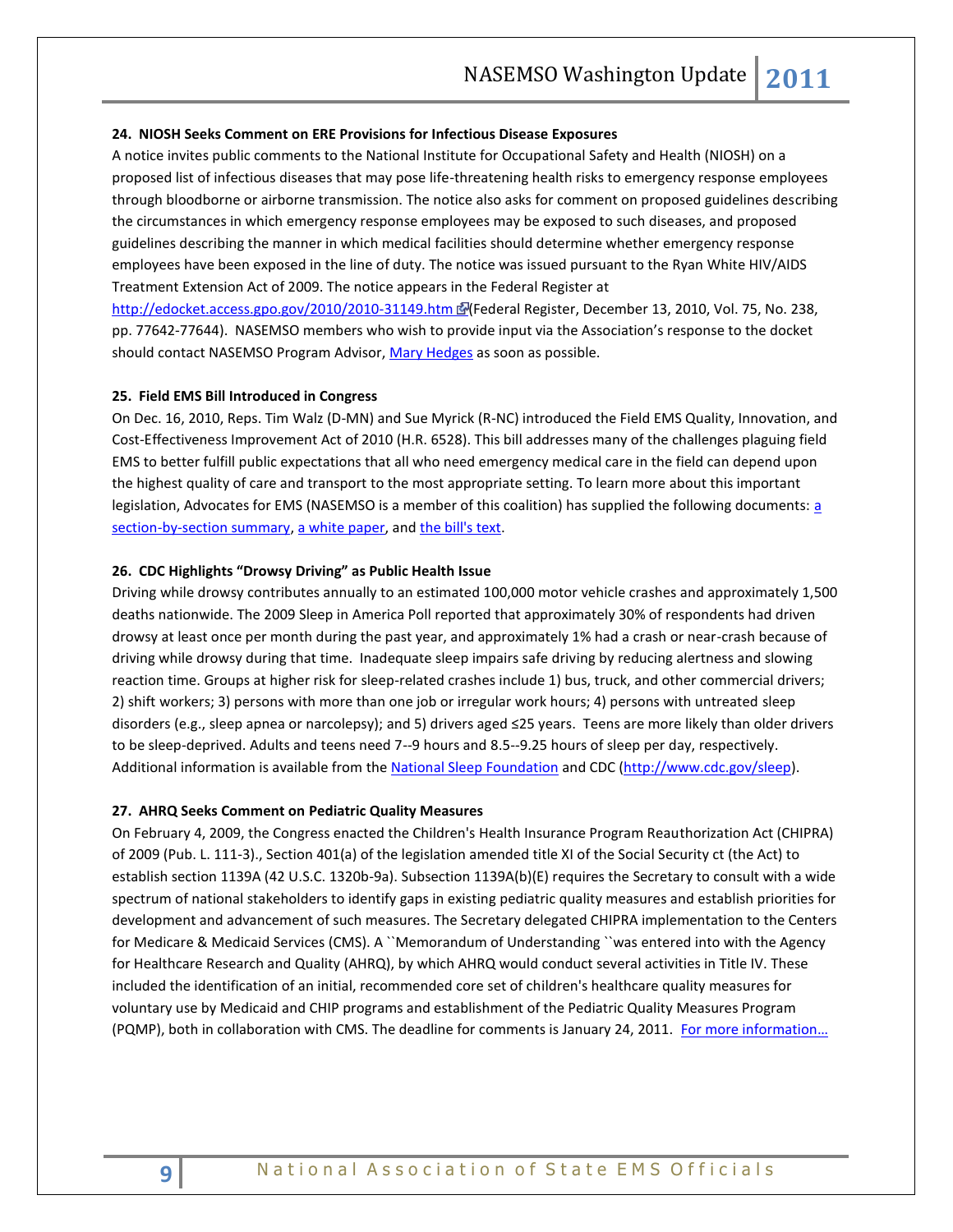#### **28. NTSB Publishes "Most Wanted" List**

The National Transportation Safety Board (NTSB) has added motorcycle safety to its annual "Most Wanted List." From 1997 through 2008, the number of motorcycle fatalities more than doubled during a period when overall highway fatalities declined. Although the number of motorcycle fatalities fell in 2009, the 4,400 deaths still outnumber those in aviation, rail, marine and pipeline combined. According to the U.S. Department of Transportation, head injury is the leading cause of death in motorcycle crashes. The NTSB therefore recommends that everyone aboard a motorcycle be required to wear a helmet that complies with DOT's Federal Motor Vehicle Safety Standard 218. Currently, 20 states, the District of Columbia and 4 territories have universal helmet laws that apply to all riders. Twenty-seven states and one territory have partial laws that require minors and/or passengers to wear helmets. Three states - Iowa, Illinois and New Hampshire - have no helmet laws. A complete package explaining state actions on all recent recommendations, including easy-to-follow maps is available on the Board's website a[t http://www.ntsb.gov/Recs/mostwanted/state\\_issues.htm.](http://www.ntsb.gov/Recs/mostwanted/state_issues.htm)

#### **29. GAO Provides Letter Report on FDA Handling of Heparin Contamination**

In early 2008, the Food and Drug Administration (FDA) responded to a crisis involving the contamination of heparin, a medication used to prevent and treat blood clots, when the agency received multiple reports of adverse events involving severe allergic reactions. The crisis took place from January 2008 through May 2008, during which time FDA took several actions in its response to the crisis. GAO was asked to review FDA's management of the heparin crisis. This report examines (1) how FDA prevented additional contaminated heparin from reaching U.S. consumers, (2) how FDA coordinated its response to the contaminated heparin crisis, and (3) FDA's monitoring and analysis of adverse events associated with heparin. To conduct this review, GAO reviewed relevant FDA documents, regulations, and guidance; analyzed FDA data; and interviewed FDA officials and other experts involved in the crisis and knowledgeable about drug quality standards. Read the report... or [Highlights.](http://www.gao.gov/highlights/d1195high.pdf)

### **30. MCHB to Offer Research Webinar**

The Maternal Child Health Bureau has announced plans to host a webinar on Exception from Informed Consent: Lessons from a Consensus Conference. This webcast will introduce participants to the current issues in conducting clinical trials using the Exception from Informed Consent (EFIC) regulations. The results of a NHTSA sponsored consensus conference on addressing the barriers to conducting EFIC trails will be presented along with a perspective from the FDA. The session is scheduled for February 28, 2011, from 10:30 a.m. EST on MCHCOM.com. [For more information…](http://www.mchcom.com/LiveWebcastDetail.asp)

#### **31. FDA Announces Sodium Bicarbonate Injection and Albuterol Sulfate Recalls**

American Regent and the Food and Drug Administration (FDA) notified healthcare professionals of the nationwide recall of specific lots of Sodium Bicarbonate Injection, USP, 7.5% and 8.4%, 50 mL Single Dose Vials because some vials of these lots contain particulates. Potential adverse events after intravenous administration include damage to blood vessels in the lung, localized swelling, and granuloma formation. Read the complete MedWatch 2010 [Safety summary.](http://www.fda.gov/Safety/MedWatch/SafetyInformation/SafetyAlertsforHumanMedicalProducts/ucm238323.htm)

In related news, several lots of 0.083% albuterol sulfate inhalation solution have been recalled by the manufacturer because the 2.5 mg/3 mL single-use vials are labeled as 0.5 mg/3 mL. Affected lot numbers can be foun[d here.](http://www.fda.gov/Safety/MedWatch/SafetyInformation/SafetyAlertsforHumanMedicalProducts/ucm238624.htm)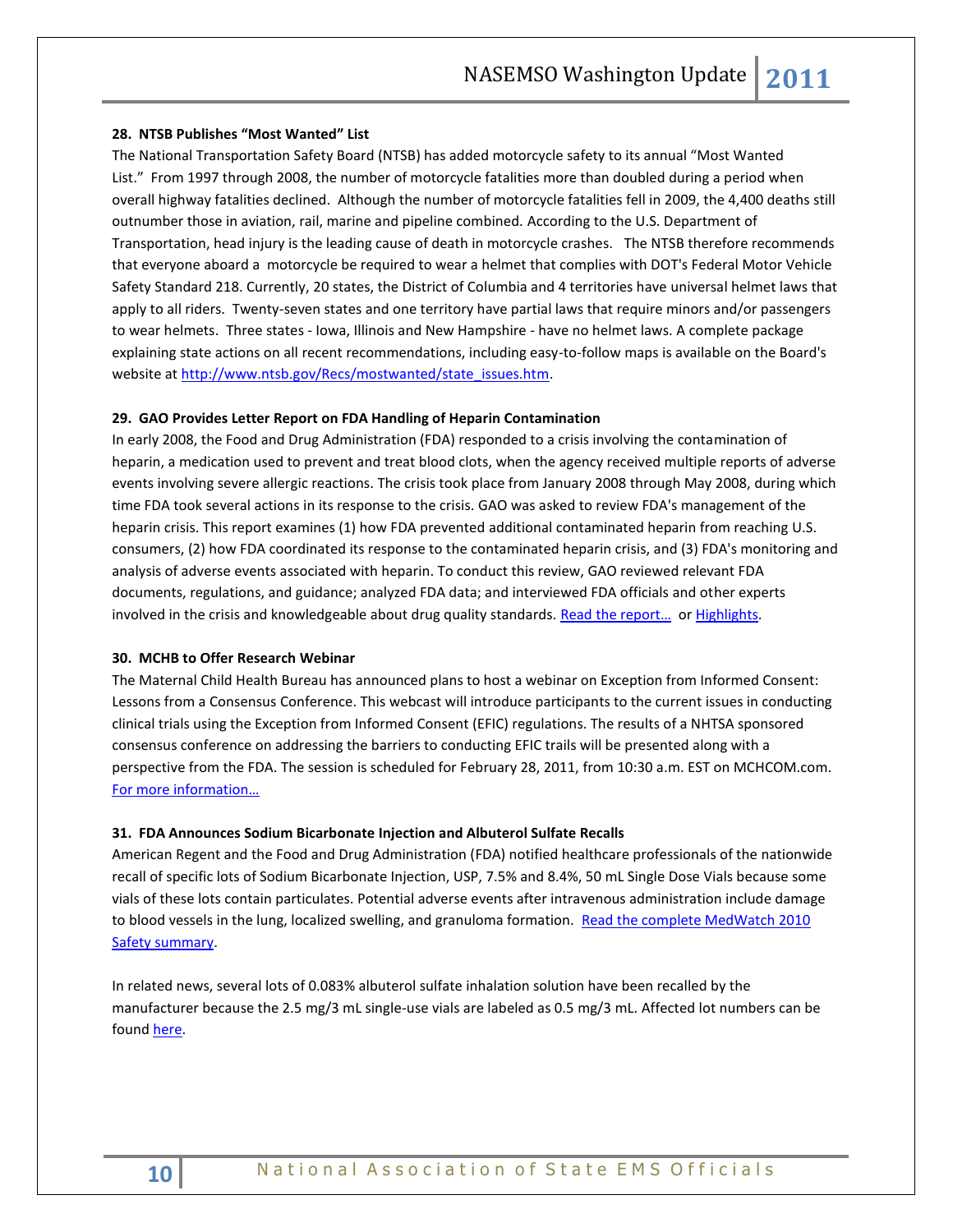#### **32. OIG Posts Advisory Opinion on Medical Transports from SNFs**

The Office of the Inspector General has posted an advisory opinion regarding proposed payment plans for emergency and non-emergency transportation services provided for Medicaid-covered residents of skilled nursing facilities. Readers should keep in mind that the response is related to a specific scenario that is described in the letter but it is a good reminder that payment for transport services can have federal "anti-kickback" implications. [For more information…](http://oig.hhs.gov/fraud/docs/advisoryopinions/2010/AdvOpn10-26.pdf)

#### **33. Darvon/Darvocet Pulled from US Market**

Xanodyne Pharmaceuticals Inc. which makes Darvon and Darvocet, the brand version of the prescription pain medication propoxyphene, has agreed to withdraw the medication from the U.S. market at the request of the U.S. Food and Drug Administration. The FDA has also informed the generic manufacturers of propoxyphene-containing products of Xanodyne's decision and requested that they voluntarily remove their products as well. The FDA sought market withdrawal of propoxyphene after receiving new clinical data showing that the drug puts patients at risk of potentially serious or even fatal heart rhythm abnormalities. As a result of these data, combined with other information, including new epidemiological data, the agency concluded that the risks of the medication outweigh the benefits. [For more information](http://www.fda.gov/NewsEvents/Newsroom/PressAnnouncements/ucm234350.htm)…

#### **34. MN Seeks State EMS Director**

Minnesota is seeking qualified candidates to apply for the position of State EMS Director. As the Minnesota Emergency Medical Services Regulatory Board's (EMSRB) chief administrative officer, the successful candidate will supervise a staff of 15 and manage an annual budget of more than \$6.5 million. Information related to the position is available at [https://statejobs.doer.state.mn.us/JobPosting.](https://statejobs.doer.state.mn.us/JobPosting) Interested persons will need to create an online resume at [http://www.careers.state.mn.us/.](http://www.careers.state.mn.us/) Please contact [Cindy Greenlaw Benton](mailto:cindy.benton@state.mn.us) with questions. The closing date for applications is February 3, 2011.

#### **35. DomesticPreparedness.com Survey on Medical Countermeasures for Large-Scale Biological Attacks**

Is America prepared to recover from a biological attack? Robert Kadlec, Former Special Assistant to the President for Homeland Security and Senior Director for Biological Defense Policy has prepared nine easy-to-answer multiple-choice questions. Your input will help DomPrep prepare a report that will be shared with stakeholders in the bio-defense and medical countermeasures areas. [Take Survey Now!](http://www.industrymailout.com/Industry/Redirect.aspx?u=341412&q=268771642&lm=29250328&r=247635&qz=25d5fafdeea507d07876cbce26c1cf17)

**36. Out-of-hospital Hypertonic Resuscitation Following Severe Traumatic Brain Injury: a Randomized Controlled Trial.** Bulger et al. [JAMA.](javascript:AL_get(this,%20) 2010 Oct 6;304(13):1455-64. Hypertonic fluid therapy diminishes cerebral edema and enhances systemic perfusion pressure in patients with severe blunt head injury, but its effect on neurological outcome is unknown. In a multicenter, double-blind, randomized, placebo-controlled trial, researchers evaluated the effect of hypertonic fluid in patients >15 years who had sustained severe blunt closed head injury (prehospital Glasgow Coma Scale score <8) and did not have hypovolemic shock (systolic blood pressure ≤70 mm Hg or 71–90 mm Hg with a pulse 2108 beats per minute). Patients were randomized to receive an initial fluid bolus of 250 mL of 7.5% saline, 7.5% saline/6% dextran 70, or 0.9% saline within 4 hours of the dispatch call. CONCLUSION: Among patients with severe TBI not in hypovolemic shock, initial resuscitation with either hypertonic saline or hypertonic saline/dextran, compared with normal saline, did not result in superior 6-month neurologic outcome or survival. [Abstract available.](http://jama.ama-assn.org/content/304/13/1455.abstract)

**37. Mechanical Ventilators in US Acute Care Hospitals.** Rubinson et al. [Disaster Med Public Health Prep.](javascript:AL_get(this,%20) 2010 Oct;4(3):199-206. The objective of this study was to determine the quantity of adult and pediatric mechanical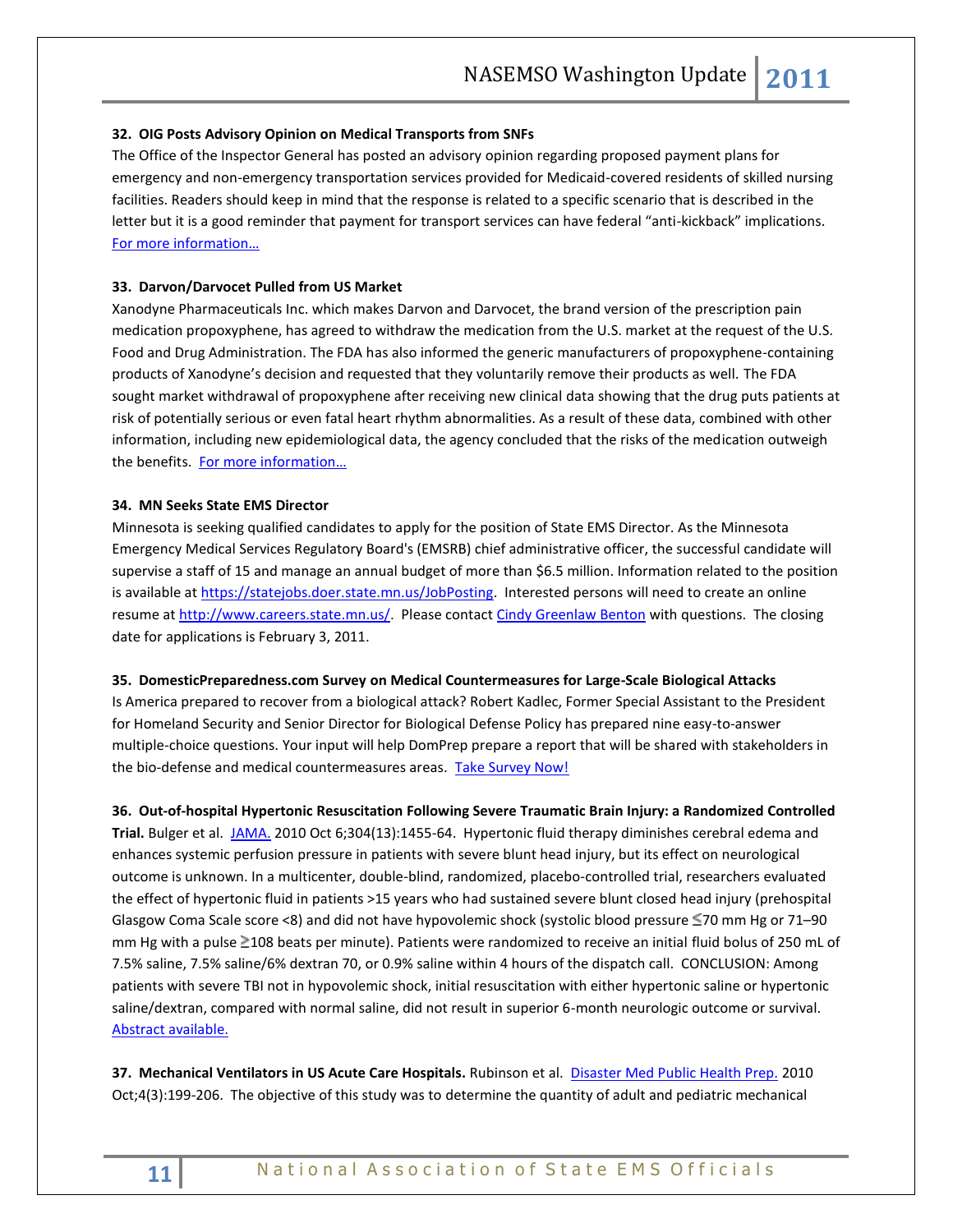ventilators at US acute care hospitals. Results: Responding to the survey were 4305 (74.8%) hospitals, which accounted for 83.8% of US intensive care unit beds. Of the 52 118 full-feature mechanical ventilators owned by respondent hospitals, 24 204 (46.4%) are pediatric/neonatal capable. Accounting for nonrespondents, we estimate that there are 62 188 full-feature mechanical ventilators owned by US acute care hospitals. The median number of full-feature mechanical ventilators per 100 000 population for individual states is 19.7 (interquartile ratio 17.2– 23.1), ranging from 11.9 to 77.6. The median number of pediatric-capable device full-feature mechanical ventilators per 100 000 population younger than 14 years old is 52.3 (interquartile ratio 43.1–63.9) and the range across states is 22.1 to 206.2. In addition, respondent hospitals reported owning 82 755 ventilators other than fullfeature mechanical ventilators; we estimate that there are 98 738 devices other than full-feature ventilators at all of the US acute care hospitals[. Abstract available.](http://www.dmphp.org/cgi/content/short/4/3/199)

**38. Alignment of Cricoid Cartilage and Esophagus and its Potential Influence on the Effectiveness of Sellick Maneuver in Children.** Dotson et al. [Pediatr Emerg Care.](javascript:AL_get(this,%20) 2010 Oct;26(10):722-5. The effectiveness of cricoid pressure in preventing aspiration of gastric contents during rapid sequence intubation may be limited if the esophagus is laterally displaced from the trachea at the level of the cricoid cartilage. Esophageal lateral displacement has been reported to occur in 50% to 90% of adults. Children 8 years and older assume the anatomic airway characteristics of adults, and therefore, we hypothesized that esophageal displacement would be significantly more common in older versus younger children. The purposes of this study were to determine the alignment of the trachea to the esophagus at the level of the cricoid cartilage on cervical spine or neck computed tomographic (CT) scans and to compare the frequency and quantity of esophageal displacement between children younger than 8 years and children 8 years and older. CONCLUSIONS: This is the first pediatric study on the rate and degree of esophageal displacement from the airway at the level of the cricoid cartilage. Lateral displacement of the esophagus occurred at a significantly greater rate in the younger (45%) compared with the older (15%) children, which was directly opposite of our hypothesis. Of the 36 children (30%) with esophageal displacement, all had displacement to the left of the cricoid cartilage. Abstract available.

**39. Clinical Practice Guidelines by the Infectious Diseases Society of America for the Treatment of Methicillin-Resistant Staphylococcus Aureus Infections in Adults and Children.** Liu et al. Clinical Infectious Diseases Advance Access published January 4, 2011. Evidence-based guidelines for the management of patients with methicillinresistant Staphylococcus aureus (MRSA) infections were prepared by an Expert Panel of the Infectious Diseases Society of America (IDSA). The guidelines are intended for use by health care providers who care for adult and pediatric patients with MRSA infections. The guidelines discuss the management of a variety of clinical syndromes associated with MRSA disease, including skin and soft tissue infections (SSTI), bacteremia and endocarditis, pneumonia, bone and joint infections, and central nervous system (CNS) infections. Recommendations are provided regarding vancomycin dosing and monitoring, management of infections due to MRSA strains with reduced susceptibility to vancomycin, and vancomycin treatment failures. [For more information…](http://cid.oxfordjournals.org/content/early/2011/01/04/cid.ciq146.full.pdf+html)

#### **UPCOMING EVENTS**

## **\*\*\*STATEWIDE EMS CONFERENCES\*\*\***

## **\*\*\*National Conferences and Special Meetings\*\*\***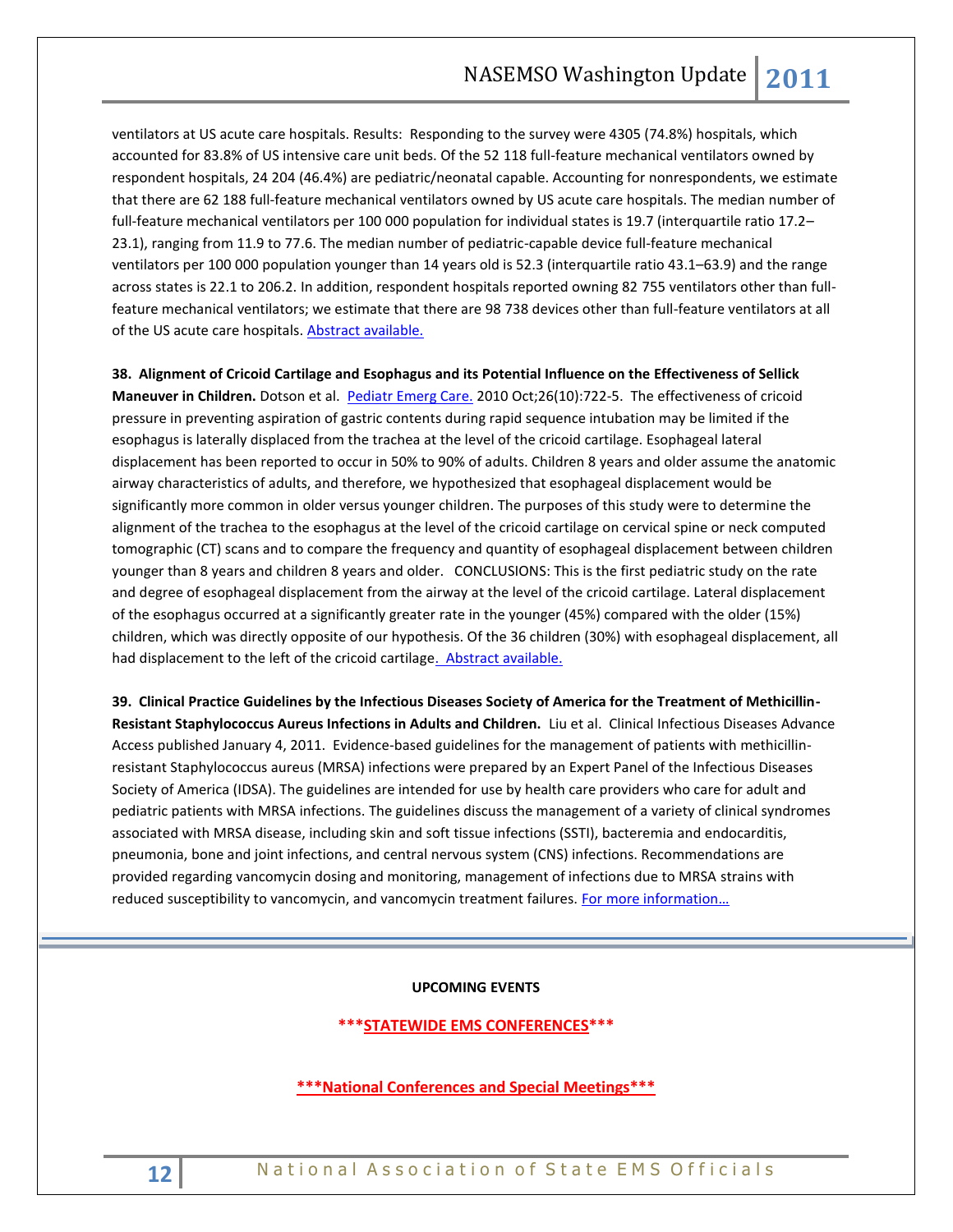\*National Association of EMS Physicians (NAEMSP) Annual Meeting. January 13-15, 2011. Hyatt Regency Coconut Point Resort and Spa, Bonita Springs, Florida. [For more info](http://www.naemsp.org/)…

\*EMSC State Partnership Town Hall Conference Call. January 24, 2011 at 2:00 pm EST. To participate in the conference call, dial the HRSA conference line at 866-823-9065 and enter meeting code: 1346468.

\*2011 National Health Policy Conference February 7-8, 2011. JW Marriott, Washington, DC. As policymakers, practitioners, and administrators shift their focus to the details of implementing the ACA, the National Health Policy Conference (NHPC) offers your first opportunity to hear directly from them about their plans for overcoming challenges and advancing health care reform in 2011. Register to take advantage of the small size and interactive format of this conference to network with attendees who share your concerns and interests. NHPC plenary sessions offer perspectives on the health policy priorities of the administration and the Congress and breakout meetings, offered in three sets of concurrent sessions. For more information, go to [www.academyhealth.org/nhpc.](http://www.academyhealth.org/nhpc)

\*Emergency Nurses Association (ENA) Leadership Conference. February 16-20, 2011. Portland Convention Center OR. [For more information](http://www.ena.org/)…

\* American Academy of Emergency Medicine (AAEM) Scientific Assembly. Feb. 28-March 2, 2011. Orlando FL. [For](http://www.aaem.org/education/scientificassembly/)  [more information](http://www.aaem.org/education/scientificassembly/)…

\*EMS Today JEMS Conference and Exposition. March 1-5, 2011. Baltimore Convention Center, Baltimore, MD[. For](http://www.emstoday.com/)  [more information](http://www.emstoday.com/)…

\*Association of Air Medical Services (AAMS) Leadership Conference. March 16-18, 2011. Washington DC. For [more information](http://www.aams.org/)…

\*EMSC State Partnership Town Hall Conference Call. April 6, 2011 at 2:00 pm EDT. To participate in the conference call, dial the HRSA conference line at 866-823-9065 and enter meeting code: 1346468.

\* Fire Rescue Med. May 10-14, 2011 Orleans Hotel, Las Vegas, NV. International Associational of Fire Chiefs EMS Section. [For more information](http://www.iafc.org/displaycommon.cfm?an=1&subarticlenbr=6)…

\*National Association of State EMS Officials (NASEMSO) Mid-Year Meeting. May 3-5, 2011. Loews Hotel. Annapolis, MD. [For more information...](http://www.nasemso.org/)

\*IAEM-USA 2011 Mid-Year Meeting. June 9-11, 2011. Emmitsburg, MD [For more information](http://www.iaem.com/)…

\*EMSC State Partnership Town Hall Conference Call. July 25, 2011 at 2:00 pm EDT. To participate in the conference call, dial the HRSA conference line at 866-823-9065 and enter meeting code: 1346468.

\*Pinnacle 2011. July 25-29, 2011. Loews Miami Beach Hotel, Miami Beach, FL. [For more information](http://www.pinnacle-ems.com/)…

\*EMS Expo. Aug 29-Sept 2, 2011. Las Vegas Convention Center, Las Vegas, NV [For more information](http://www.publicsafetyevents.com/index.po)…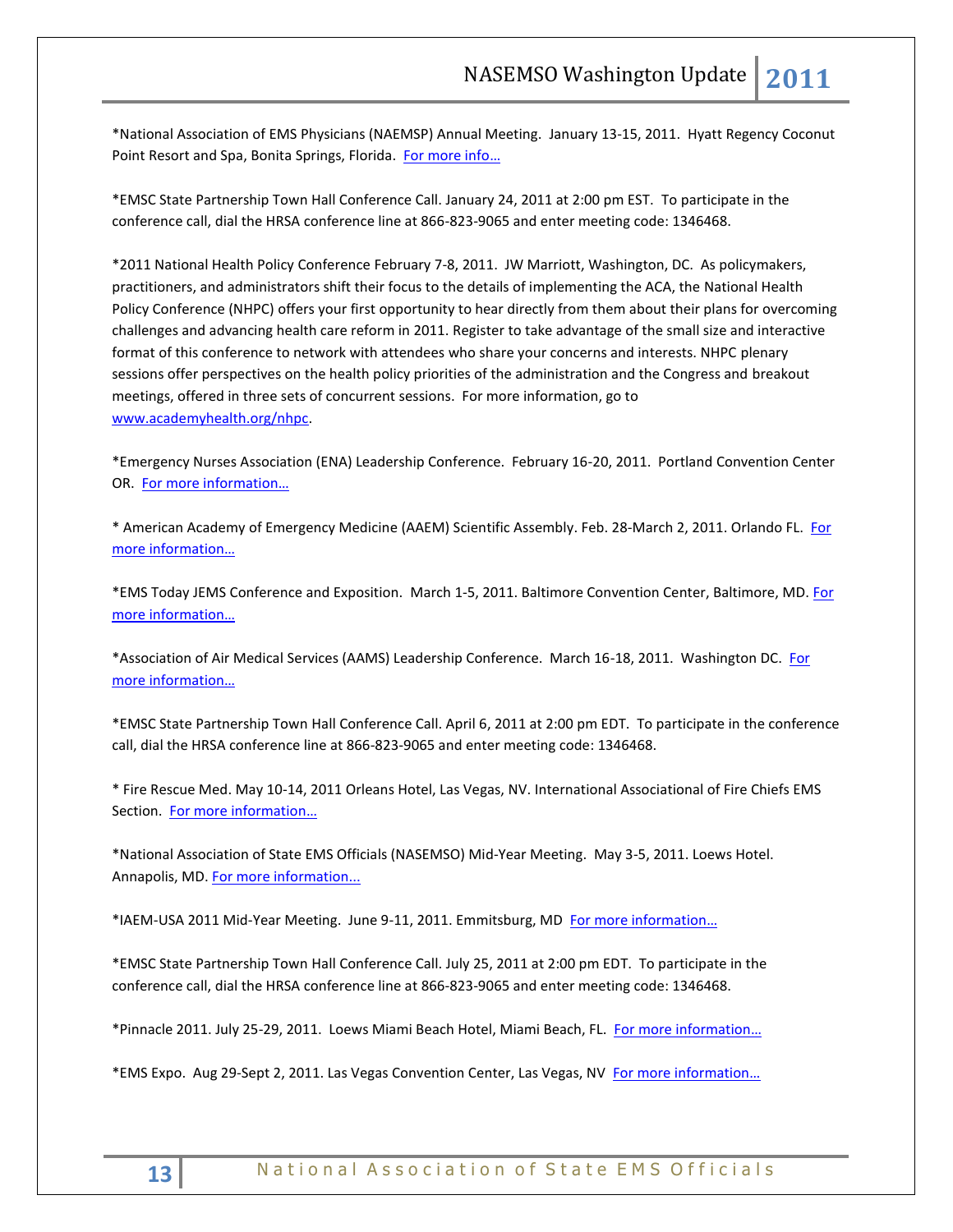\*National Association of EMS Educators (NAEMSE) September 13-18, 2011. Peppermill Resort, Reno NV. [For](http://www.naemse.org/symposium)  [more information](http://www.naemse.org/symposium)…

\*Emergency Nurses Association (ENA) Annual Meeting. September 20-24, 2011. Tampa Convention Center, Tampa, FL. [For more information](http://www.ena.org/Pages/default.aspx)…

\*National Association of State EMS Officials (NASEMSO) Annual Meeting. October 2-7, 2011. Hilton Monona Terrace, Madison, WI. [For more information](http://www.nasemso.org/)...

\*Amercan College of Emergency Physicians (ACEP) Annual Meeting October 15-18, 2011 San Francisco, CA. For [more information](http://www.acep.org/)…

\*EMSC State Partnership Town Hall Conference Call. October 12, 2011 at 2:00 pm EDT. To participate in the conference call, dial the HRSA conference line at 866-823-9065 and enter meeting code: 1346468.

\*Air Medical Transport Conference. October 17-19, 2011. St. Louis, MO. [For more information](http://www.aams.org/)...

\*EMEX 2011. November 12-17, 2011. Rio All-Suites Hotel, Las Vegas, NV. International Association of Emergency Managers. [For more information](http://www.iaem.com/)...

See more EMS Events on NASEMSO's web site at <http://www.nasemso.org/Resources/Calendar/index.asp>

#### **NASEMSO Staff Contacts**

Elizabeth B. Armstrong, CAE, MAM / Executive Director (703) 538-1799 ext. 7 - [armstrong@nasemso.org](mailto:armstrong@nasemso.org)

Sharon Kelly / Executive Assistant (703) 538-1799 ext. 2 - [kelly@nasemso.org](mailto:kelly@nasemso.org)

Kathy Robinson / Program Manager (703) 538-1799 ext. 4 – [robinson@nasemso.org](mailto:robinson@nasemso.org)

Kevin McGinnis/Program Manager (571) 749-7217 -- [mcginnis@nasemso.org](mailto:mcginnis@nasemso.org) Leslee Stein-Spencer/Program Manager Email: [Stein-Spencer@nasemso.org](mailto:Stein-Spencer@nasemso.org)

Mary Hedges/Program Manager [Hedges@nasemso.org](mailto:Hedges@nasemso.org)

Karen Thompson / Web Site Content Manager (828) 693-5045 - [thompson@nasemso.org](mailto:thompson@nasemso.org)

National Association of State EMS Officials 201 Park Washington Court Falls Church VA 22046 Phone: (703) 538-1799 Fax: (703) 241-5603 Website: [www.nasemso.org](http://www.nasemso.org/)